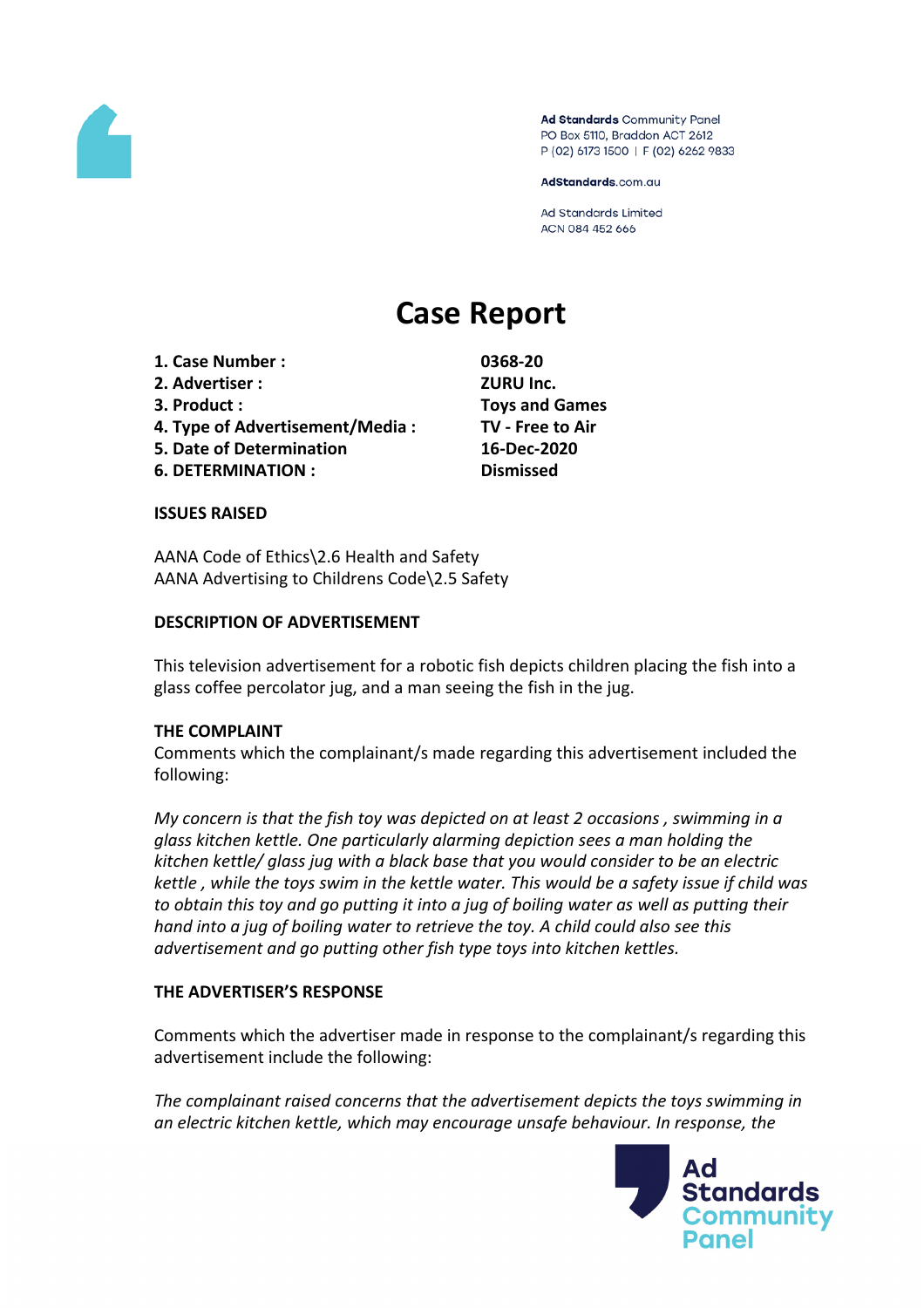

*Advertiser contends that: (a) the kettle in question is not an electric kettle and is not suitable for such function (i.e. no "black base" as the complainant alleges); and (b) the advertisement clearly discloses that the water used is not boiling water. Further, the advertisement in question received a CAD Rating of 'C' - confirming its suitability for children. In a practical reality sense, a child of an age young enough to not comprehend the dangers of boiling water, certainly should not have the access to, or ability to access, a boiling kettle of water. As with any toy, parental supervision is always advised.*

# **THE DETERMINATION**

The Ad Standards Community Panel (the Panel) considered whether this advertisement breaches the AANA Code for Advertising and Marketing Communications to Children (the Children's Code) and the AANA code of Ethics (the Code).

The Panel noted the complainant's concern that the advertisement may encourage children to play with electric kettles which could cases harm.

The Panel viewed the advertisement and noted the advertiser's response.

# **The Children's Code**

The Panel considered whether the advertisement complied with the Children's Code. To fall within this Code, "Advertising or Marketing Communications to Children means Advertising or Marketing Communications which, having regard to the theme, visuals and language used, are directed primarily to Children and are for Product".

# Is the advertisement directed primarily to children?

The Panel considered whether the advertisement is directed primarily to children (14 years or younger). The Panel noted the Children's Code defined advertising and marketing communications to children as means Advertising or Marketing Communication which, having regard to the theme, visuals and language used, are directed primarily to Children and are for Product."

The Panel noted that Product is defined as: "goods, services and/or facilities which are targeted toward and have principal appeal to Children."

# *Is the theme of the advertisement directed primarily to children?*

The Panel considered that the theme of the advertisement is that the toys are exciting and can be used to play practical jokes on family members. The Panel considered that this is a theme which would be directed primarily to children aged 14 and under.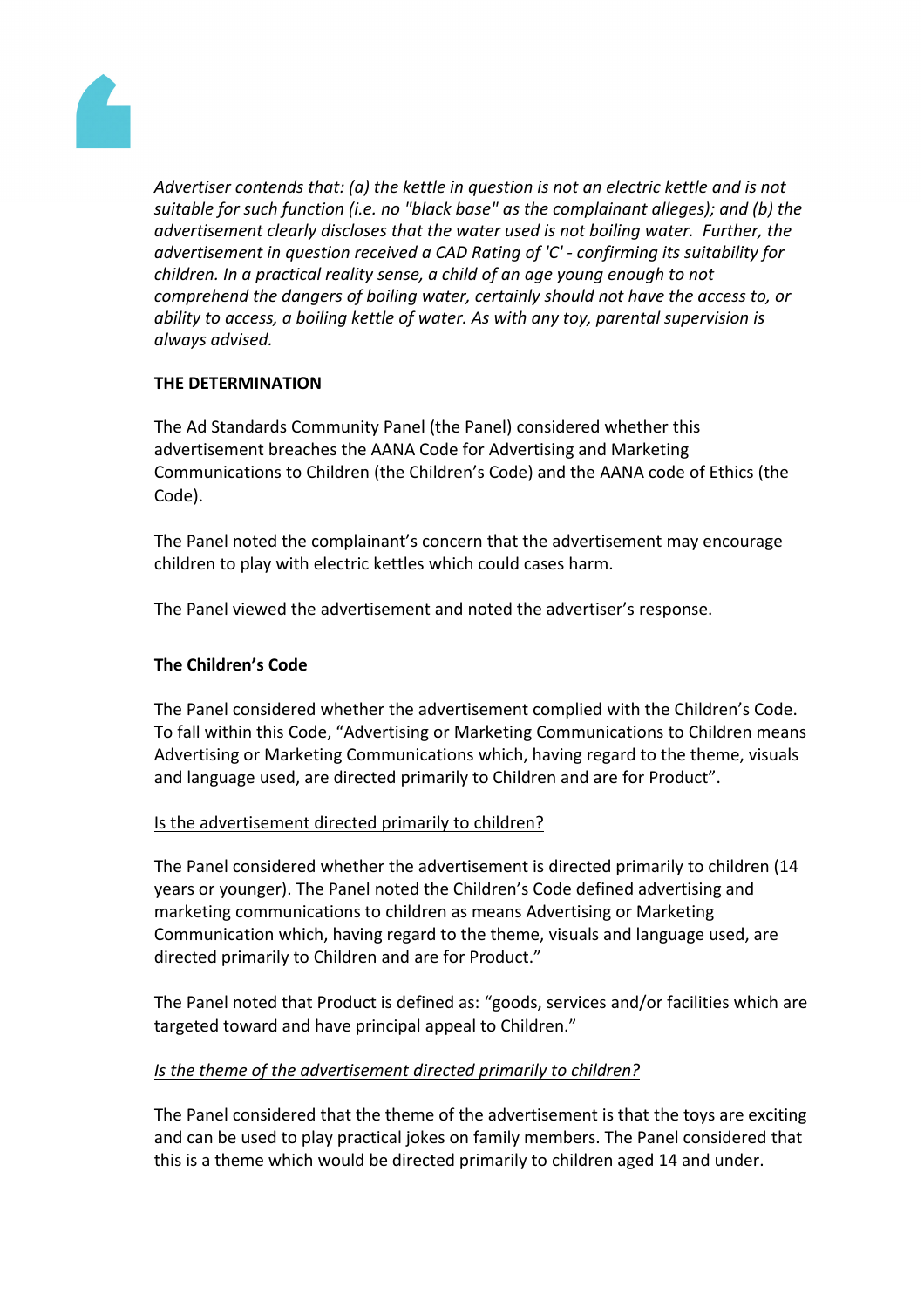

# *Is the language of the advertisement directed primarily to children?*

The Panel noted that the language used in the advertisement is high-energy and excited and that this is designed to appeal to children. The Panel noted that in particular the simple jingle at the start of the advertisement would be attractive to children.

Overall the Panel considered that the language of the advertisement was directed primarily to children aged 14 and under.

# *Are the visuals of the advertisement directed primarily to children?*

The Panel considered that the quick-paced visuals of the advertisement showed the product being used in various settings. The Panel noted that the advertisement contained images of children interacting with the products. The Panel noted that the advertisement also featured an adult reacting to the product in an over-the-top manner and that this would appeal to children.

Overall the Panel considered that the visuals of the advertisement was directed primarily to children aged 14 and under.

# *Is the content of the advertisement overall directed primarily to children?*

The Panel reiterated that it is essential that they consider all elements of the advertisement and to make a decision based on how all of the elements of the advertisement interact, and the overall impression that they make, in determining whether an advertisement is clearly directed primarily to children.

The Panel considered that the overall advertisement was clearly designed to attract children's attention through the use of themes visuals and language and that it was clearly directed primarily to children.

# *Is the advertisement for a product of principal appeal to Children?*

The Panel noted that the advertisement is for a children's toy and that this is a product of principal appeal to children.

# Conclusion: is the advertisement directed primarily to children?

Finding that the theme, visuals and language used in the advertisement are directed primarily to Children, and are for a Children's Product, the Panel determined that the advertisement was directed primarily to children under 14 and the provisions of the Children's Code apply.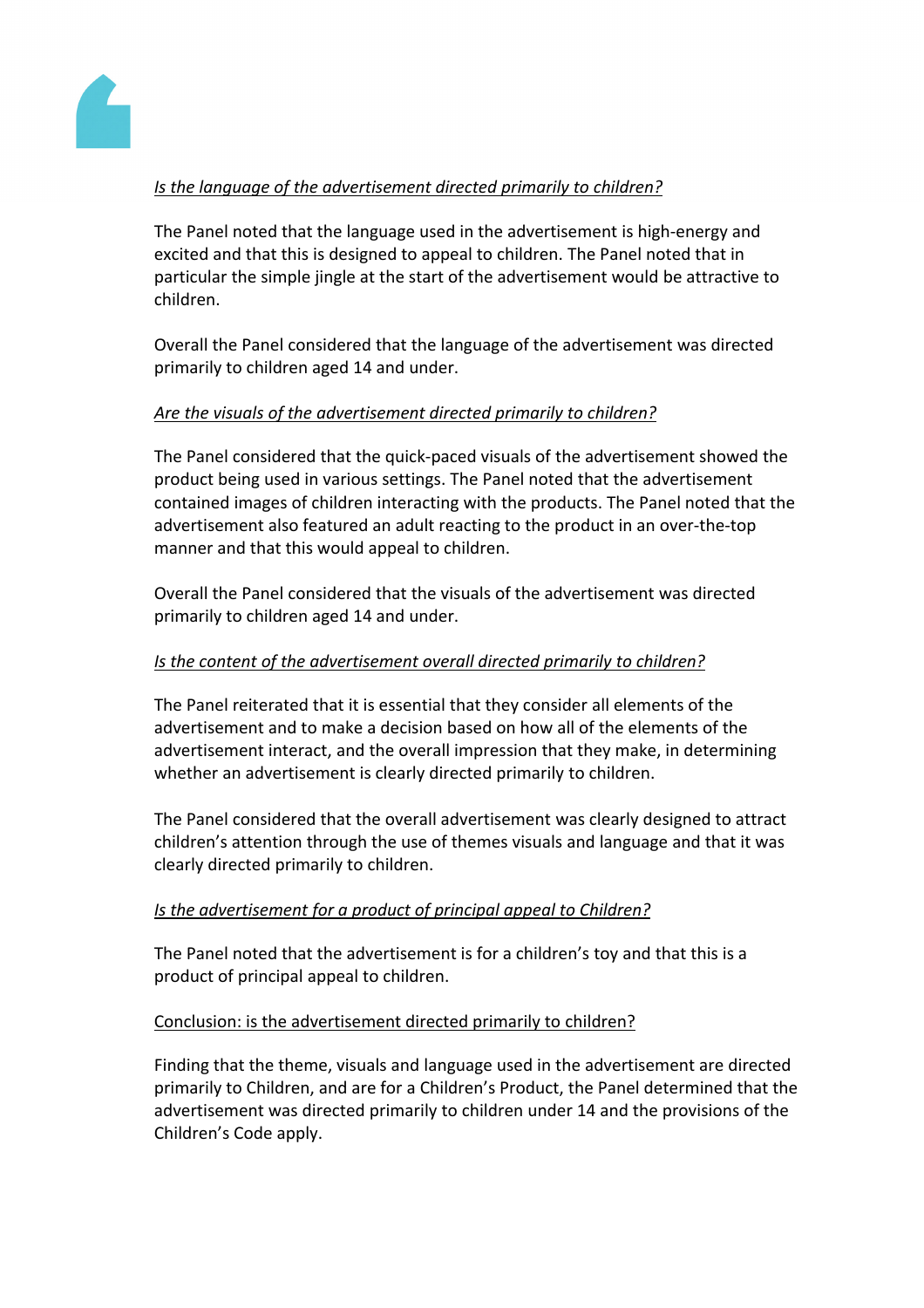

Section 2.5: Advertising or Marketing Communication to Children: (a) must not portray images or events which depict unsafe uses of a Product or unsafe situations which may encourage Children to engage in dangerous activities or create an unrealistic impression in the minds of Children or their parents or carers about safety; and

(b) must not advertise Products which have been officially declared unsafe or dangerous by an authorised Australian government authority.

The Panel noted the advertiser's response that the container pictured is not an electric kettle and is not suitable for that function.

The Panel considered that the man picks up a glass container which appears to be a glass coffee pot. The Panel considered that the product does not have an electrical base and is not pictured near any source which could produce boiling water. The Panel considered that the container had most likely been chosen because it was seethrough so that the man could have a comical reaction to the product.

The Panel considered that there is no indication that the pot contained boiling water and that the advertisement was unlikely to encourage children to engage in dangerous activities with boiling water.

The Panel noted that the product had not officially been declared unsafe or dangerous by an authorised Australian government body.

# Section 2.5 Conclusion

The Panel considered that the advertisement did not breach Section 2.5 of the Children's Code.

## **AANA Code of Ethics**

Section 2.6: Advertising or Marketing Communications shall not depict material contrary to Prevailing Community Standards on health and safety.

Consistent with its determination under Section 2.5 of the Children's Code, the Panel considered that the advertisement did not depict or encourage unsafe behaviour.

## Section 2.6 Conclusion

The Panel considered that the advertisement did not contain material which would be contrary to Prevailing Community Standards on health and safety and determined that it did not breach Section 2.6 of the Code.